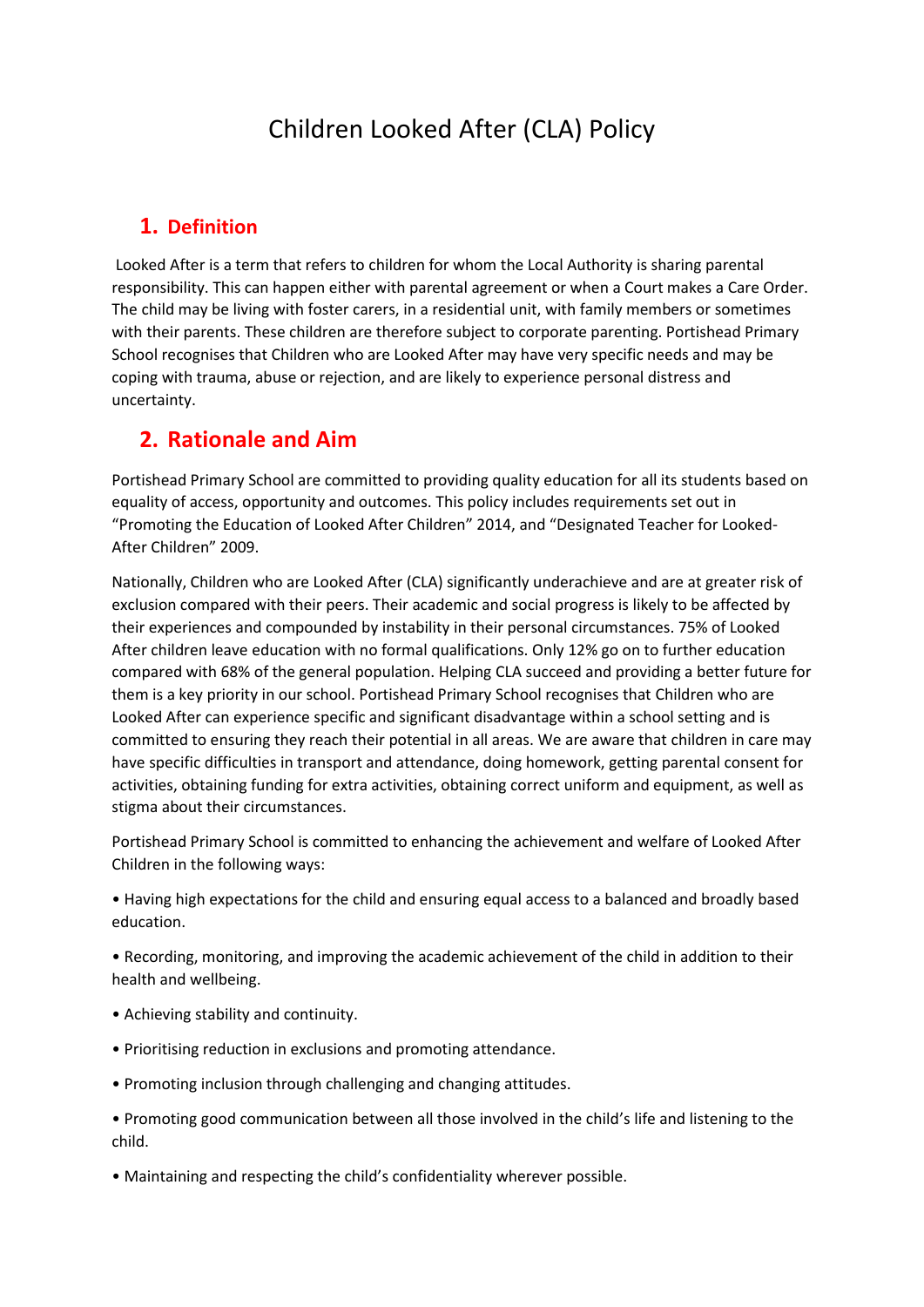• Ensuring staff awareness of, and sensitivity to, the difficulties and educational disadvantages of Looked After Children.

• Ensuring an appropriately trained Designated Teacher is appointed, who will be responsible for all Looked After children.

• All Looked After Children will have a Personal Education Plan (PEP) drawn up between the school, the child, and the child's social worker, which will identify the child's individual needs and the support they require

# **3. Policy**

Under the Children Act 1989 a child is legally defined as 'looked after' by a local authority if he or she:

- is provided with accommodation for a continuous period of more than 24 hours
- is subject to a care order
- is subject to a placement order

All Children Looked After will have full and equal access to all of the opportunities available at Portishead Primary School. There will be a designated member of staff for Children Looked After.

# **4. Procedure**

#### **Admissions**

Children Looked After have been given the highest priority within school admission arrangements. The Governing Body endorse council policy. The Council, as the Admission Authority for Community and Voluntary Controlled Colleges, believes that admissions criteria should not discriminate against CLA students. Due to care placement changes, CLA may enter the academy midterm. It is vital that these students are given a positive welcome. If necessary they may need to be offered additional support and pre-entry visits to help the new student settle.

#### **Inclusion**

This policy recognises that all students are entitled to a balanced, broadly based curriculum. Portishead Primary's CLA policy reinforces the need for teaching that is fully inclusive. The Governing Body will ensure that the school makes appropriate provision for all CLA students.

#### **The PEP (Personal Education Plan)**

Every CLA must have a PEP, and it must be used to support the personalised learning of the child. It is coordinated in school by the designated teacher. It is vital that the academy assesses each CLA's attainment on entry to ensure continuity of learning. The school will monitor and track the achievement and attainment of all students at regular intervals. CLA will require their PEP to be reviewed, according to their needs. The young person's views should be sought by the Designated Teacher and noted on the PEP.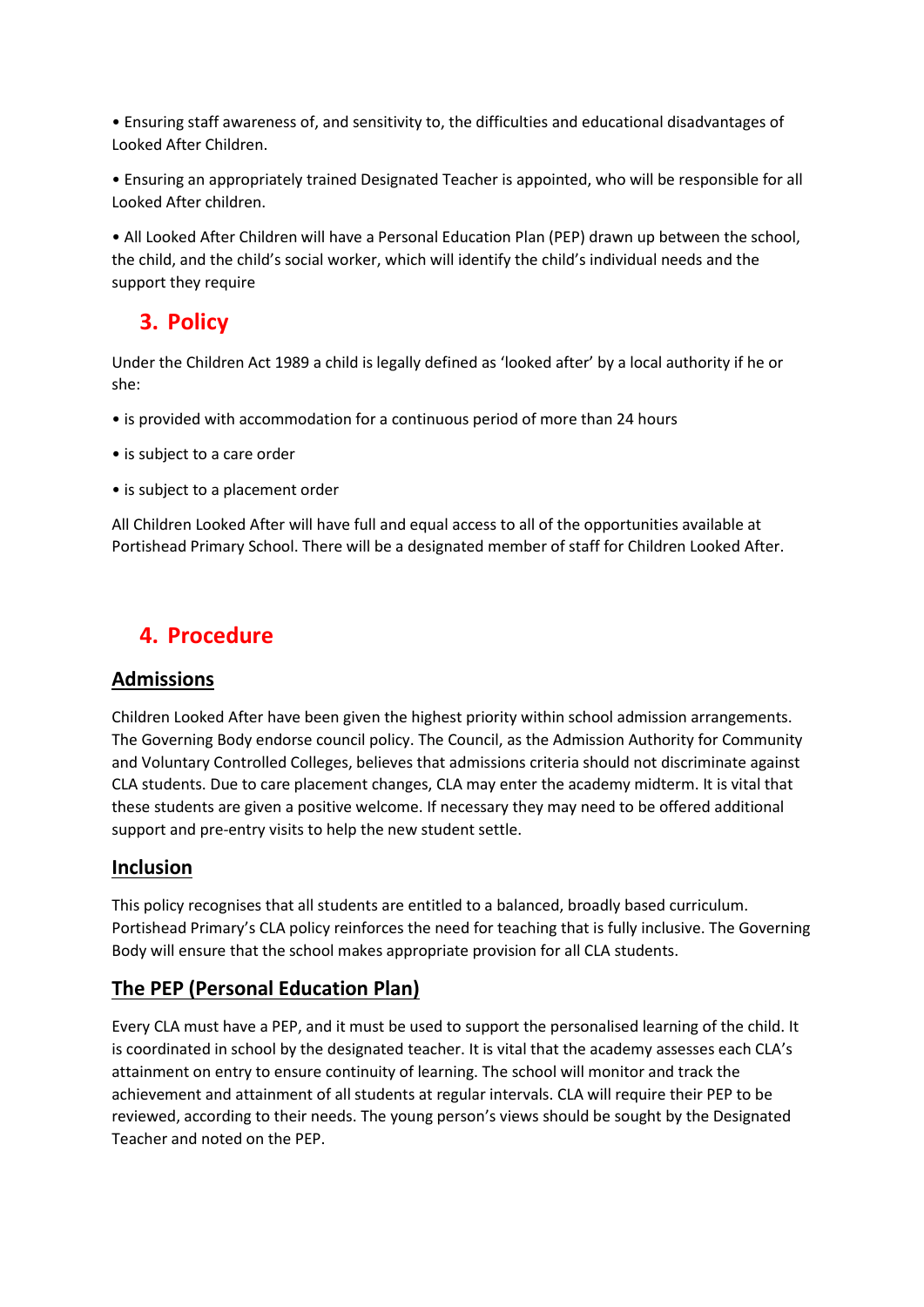As part of the PEP process there should be robust arrangements in place to ensure that any undiagnosed special educational needs are addressed through the SEND framework as soon as possible.

More information on PEPs can be found in "Promoting the Education of Looked After Children" 2014, pages 15-17.

#### **Allocation of resources**

The Governing Body will ensure that the academy allocates resources to support appropriate provision for CLA, meeting the objectives set out in this policy.

### **Record Keeping**

The Designated Teacher will know who all the CLA are and will have access to their relevant contact details including parents, carers and social worker. The Designated Teacher will also know about any CLA from other authorities. It is important that the school flags CLA status appropriately in their information systems so that information is readily available as required.

### **Staff Development**

Portishead Primary school encourages staff to attend courses that help them to acquire the skills needed to support CLA. Part of the Designated Teacher's role is to develop awareness of issues associated with CLA.

#### **Partnership with parents/carers and care workers**

Portishead Primary School firmly believes in developing a strong partnership with parents/carers and care workers to enable CLA to achieve their potential. Review meetings are an opportunity to further this partnership working.

## **The Role of the Designated Teacher**

- be an advocate for CLA within the school
- give regard to the impact of relevant decisions for CLA on both the CLA and the rest of the school community
- attend relevant training about CLA

• act as the key liaison professional for other agencies and carers in relation to CLA, seeking advice from the CLA team when appropriate.

• ensure that CLA receive a positive welcome on entering the academy, especially midyear and, if necessary, offer additional support and a pre-entry visit to help the new student settle.

• convene an urgent multi-agency meeting if a CLA is experiencing difficulties or is at risk of exclusion

• ensure confidentiality on individual children, sharing confidential and personal information on a need to know basis, bearing in mind the wishes of the individual student

• act as the key adviser for staff and governors on issues relevant to CLA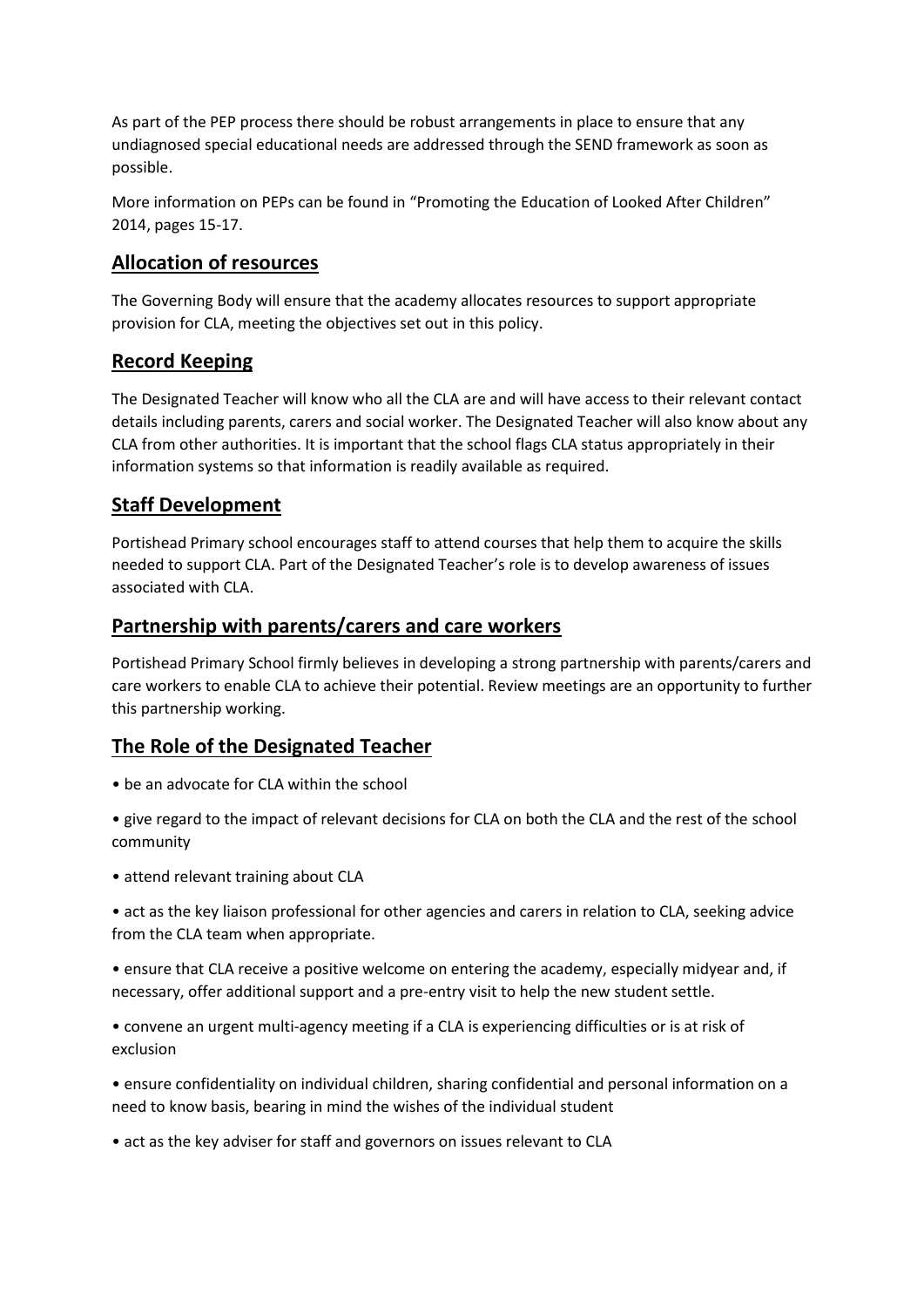• ensure that care and school liaison is effective including invitations to meetings and other academy events

• actively encourage and promote out of hours learning and extra-curricular activities for CLA

• ensure a speedy transfer of information, records and coursework, where appropriate, when a CLA transfers to another educational setting

• contribute information to CLA reviews when required

• report to the Governing Body on CLA in the school and inform of relevant policy and practice development

- agree with the social worker the appropriate people to invite to parents' evenings etc
- prepare reports for Governors' meetings

• attend governor meetings as appropriate – such as the admission, disciplinary and exclusion of CLA

#### **Responsibility of the Headteacher**

•Identify a Designated Teacher for Looked After Children, whose role is set out below. It is essential that another appropriate person is identified quickly should the Designated Teacher leave the school or take sick leave.

• Ensure that procedures are in place to monitor the admission, progress, attendance and any exclusions of Looked After Children and take action where progress, conduct or attendance is below expectations.

• Report on the progress, attendance and conduct of Looked After Children to all parties involved.

• Ensure that staff in school receive relevant training and are aware of their responsibilities under this policy and related guidance.

#### **Responsibility of the governing body**

• Ensure that all Governors are fully aware of the legal requirements and guidance on the education of Looked After Children. The Education (Admission of CLA)(England) Regulations 2006. Relevant DfES guidance to Governing Bodies (Supporting Looked After Learners: A Practical Guide for School Governors).

• Ensure the school has an overview of the needs and progress of Looked After Children.

- Allocate resources to meet the needs of Looked After Children.
- Ensure the school's other policies and procedures support their needs.

• Ensure that the school has a Designated Teacher, and that the Designated Teacher is enabled to carry out his or her responsibilities as below.

• Support the Headteacher, the Designated Teacher and other staff in ensuring that the needs of Looked After Children are recognised and met.

• Receive a report once a year setting out: 1. The number of looked-after pupils on the school's roll (if any). 2. Their attendance, as a discreet group, compared to other pupils. 3. Their Teacher Assessment, as a discreet group, compared to other pupils. 4. The number of fixed term and